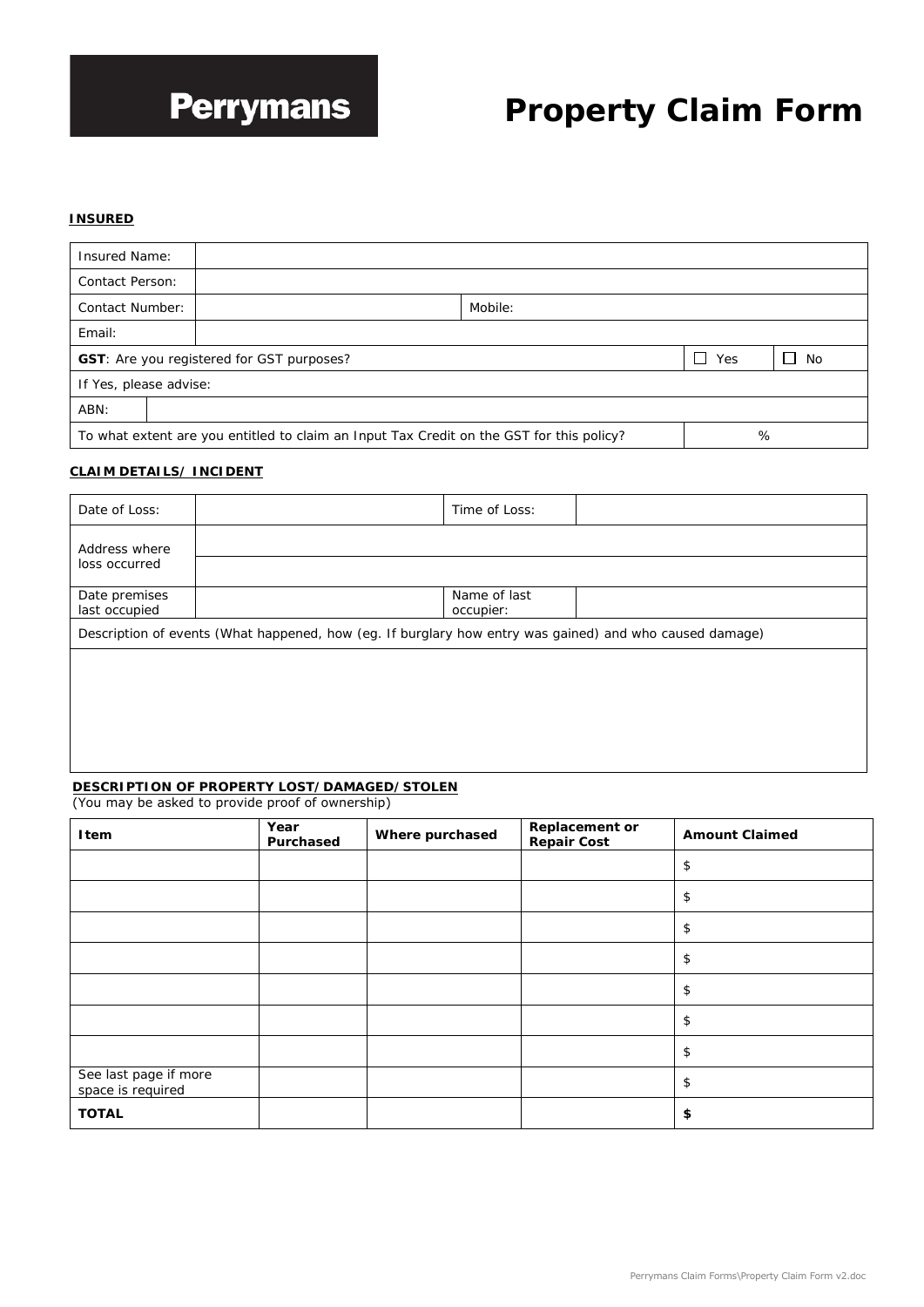## **Perrymans**

### **Property Claim form**

#### **POLICE REPORT**

| Was the accident reported to the Police (All Burglary/Theft/Malicious Damage claims must be<br>reported) |  |  | ' No |
|----------------------------------------------------------------------------------------------------------|--|--|------|
| Police station:                                                                                          |  |  |      |
| Reporting Officer:<br>Police Report Number:                                                              |  |  |      |

#### **SECURITY & FINANCE**

| Give details of any extra precautions or security improvements taken since the loss: |  |  |  |  |  |
|--------------------------------------------------------------------------------------|--|--|--|--|--|
|                                                                                      |  |  |  |  |  |
|                                                                                      |  |  |  |  |  |
| Details of any other action taken to recover Insureds loss:                          |  |  |  |  |  |
|                                                                                      |  |  |  |  |  |
|                                                                                      |  |  |  |  |  |
|                                                                                      |  |  |  |  |  |
| $\Box$ Yes<br>$\Box$ No<br>Is the property subject to any finance agreement?         |  |  |  |  |  |
| If Yes, please advise                                                                |  |  |  |  |  |

#### **THIRD PARTIES**

| Do you know who was responsible for the damage? |  |  | $\square$ No |  |
|-------------------------------------------------|--|--|--------------|--|
| If Yes, please advise:                          |  |  |              |  |
| Name:                                           |  |  |              |  |
| Address:                                        |  |  |              |  |
| Phone Number:                                   |  |  |              |  |
| Any other details:                              |  |  |              |  |

#### **WITNESSES**

| Were there any witnesses to the event? |  | $\Box$ Yes | $\Box$ No |  |
|----------------------------------------|--|------------|-----------|--|
| If Yes, please advise:                 |  |            |           |  |
| Name:                                  |  |            |           |  |
| Address:                               |  |            |           |  |
| Phone Number:                          |  |            |           |  |
| Any other details:                     |  |            |           |  |